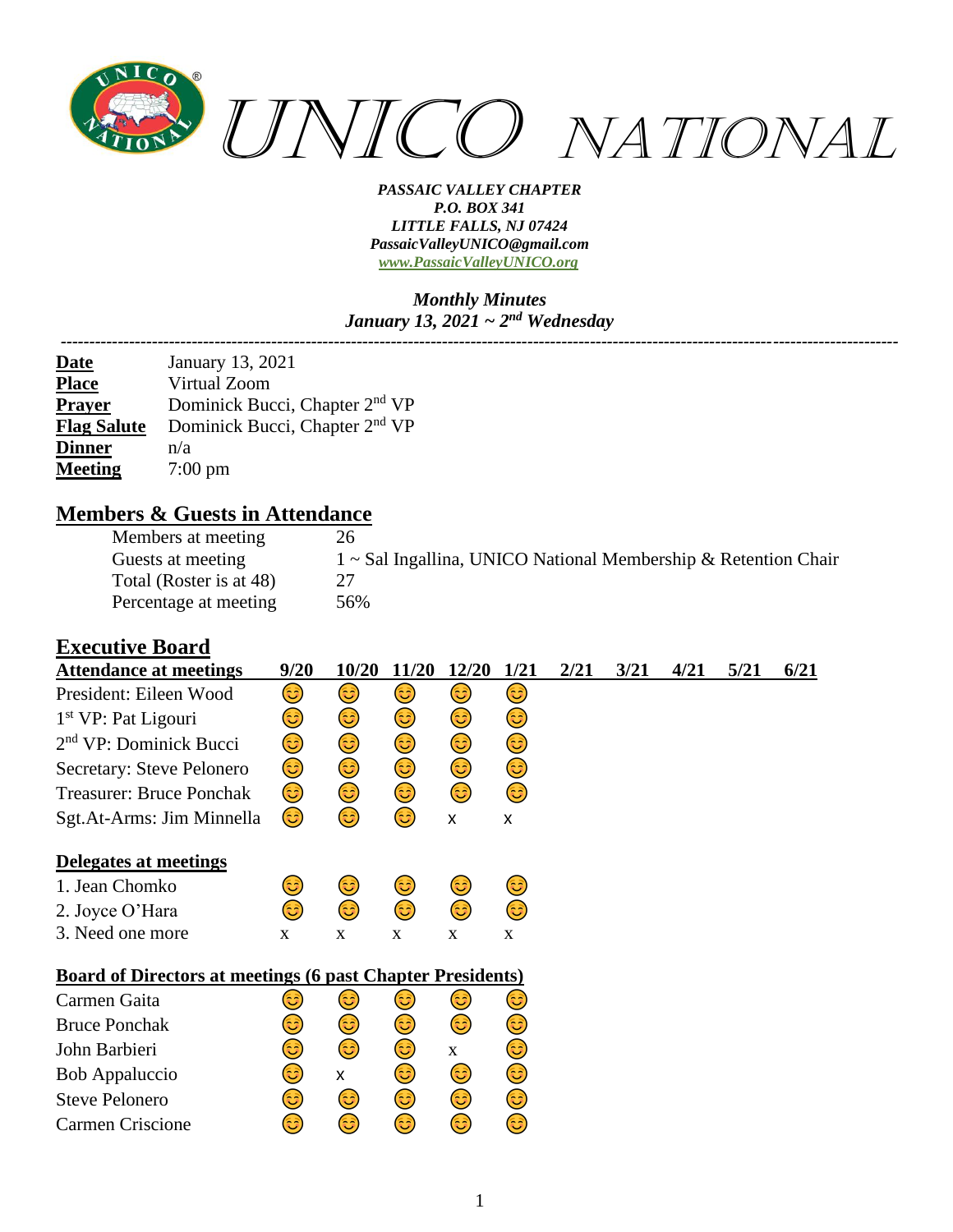

### *Monthly Minutes January 13, 2021 ~ 2nd Wednesday*

| <b>Past Chapter Presidents in attendance at meetings</b> |      |       |      |             |             |      |      |      |      |      |
|----------------------------------------------------------|------|-------|------|-------------|-------------|------|------|------|------|------|
|                                                          | 9/20 | 10/20 | 1/20 | 12/20       | <b>1/21</b> | 2/21 | 3/21 | 4/21 | 5/21 | 6/21 |
| Joe Agresti PNP                                          | x    | x     | 3    | X           | $\mathbf X$ |      |      |      |      |      |
| Bob Appaluccio                                           | 3    | X     | 3)   | 3           | 3)          |      |      |      |      |      |
| John Barbieri                                            | 3)   | 3)    | 3)   | $\mathbf X$ | 6           |      |      |      |      |      |
| Sal Benvenuti                                            | 3    | 3)    | 3)   | 3)          | 3)          |      |      |      |      |      |
| <b>Carmen Criscione</b>                                  | 3)   | 3)    | 3)   | 3)          | 3)          |      |      |      |      |      |
| John Morano                                              | 3    | 3)    | 3)   | 3           | 3           |      |      |      |      |      |
| <b>Steve Pelonero</b>                                    | 3    | 3)    | 3)   | 3           | 3           |      |      |      |      |      |
| <b>Bruce Ponchak</b>                                     | 3    | 3)    | 3)   | 3           | 3           |      |      |      |      |      |
| <b>Chuck Russo</b>                                       | 63)  | 6     | 3)   | $\mathbf X$ | 63          |      |      |      |      |      |
| Angelo Verrone                                           | X    | 3     | 3)   | 6           | $\mathbf X$ |      |      |      |      |      |

# **Opening Remarks**

### • **President Eileen Wood:**

- Eileen welcomed and thanked everyone for attending another zoom meeting. (More of her remarks are in the "Good & Welfare" section of these minutes)
- Eileen wishes everyone a safe and healthy New Year
- **1 st VP Pat Ligouri:**
	- Pat welcomed everyone and wished all a healthy and no issue New Year
- **2 nd VP Dominick Bucci:**
	- Dominick welcomed everyone and showed everyone a photo of our chapter at a food pantry donation that appears in an issue of the Italian Tribune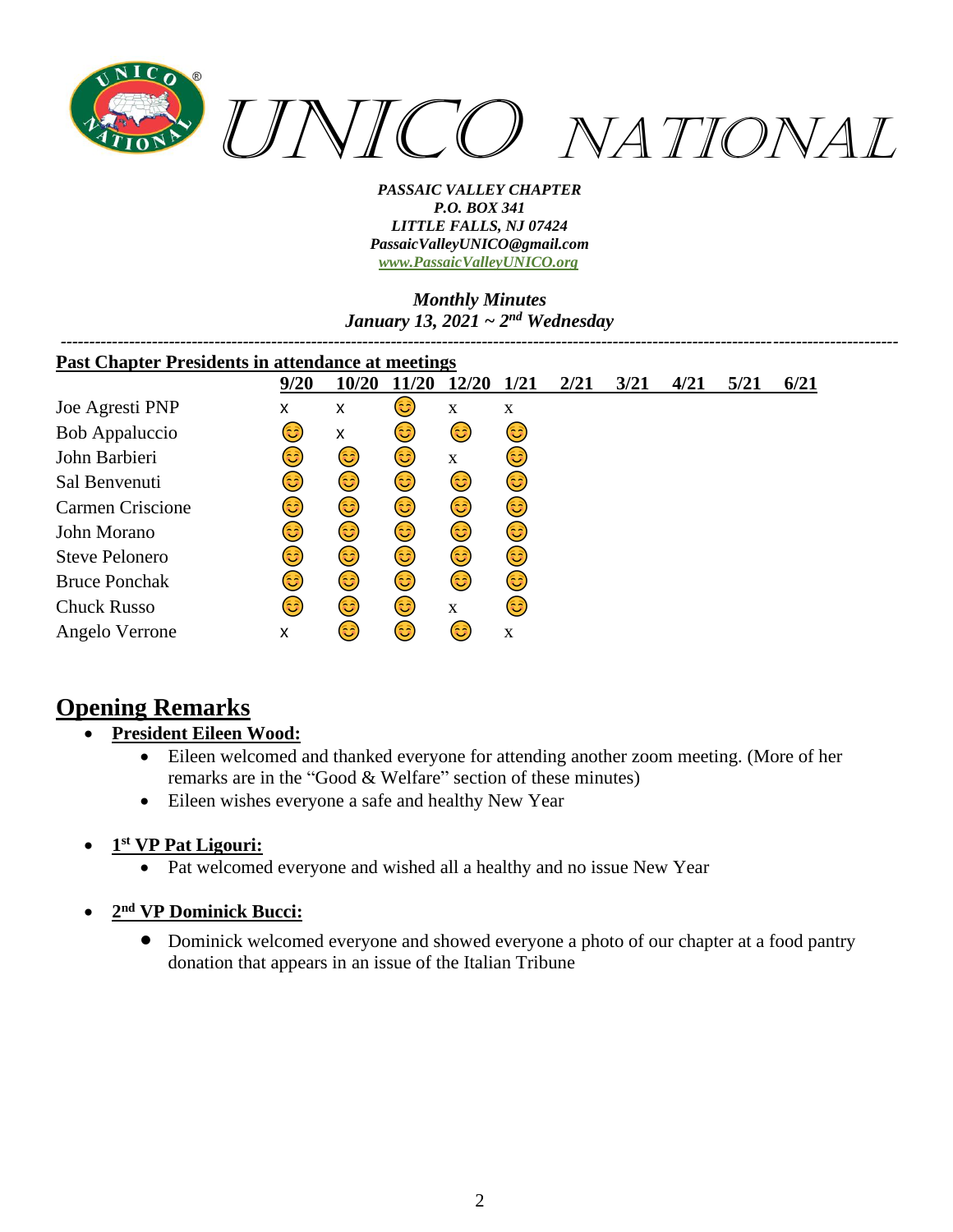

*Monthly Minutes January 13, 2021 ~ 2nd Wednesday*

### **Secretary Minutes**

Secretary: Steve Pelonero

• Steve reported that the minutes were emailed to all chapter members as well as being on our chapter website.

*---------------------------------------------------------------------------------------------------------------------------------------------------*

- Motion to accept by:
	- $1<sup>st</sup>$ Bob Appaluccio
	- $2<sub>nd</sub>$ Bill Ermolowich
	- All were in favor.

### **Treasurer Report**

Treasurer: Bruce Ponchak

Bruce emailed the minutes to all chapter members.

- Motion to accept by:
	- $1<sup>st</sup>$ Steve Pelonero
	- $2<sub>nd</sub>$ Carmen Criscione
	- All were in favor.

## **Chapter Budget**

• No report

## **Bills and Communications**

- John Morano reported that we received two Thank You Notes:
	- o From the Little Sisters of the Poor in Totowa for our Gif Card Donation
	- o From the First Reformed Church in Little Falls for our Gift Card Donation
- John Morano also reported that we received our yearly request to donate to the Special Olympics. This request was tabled for another meeting.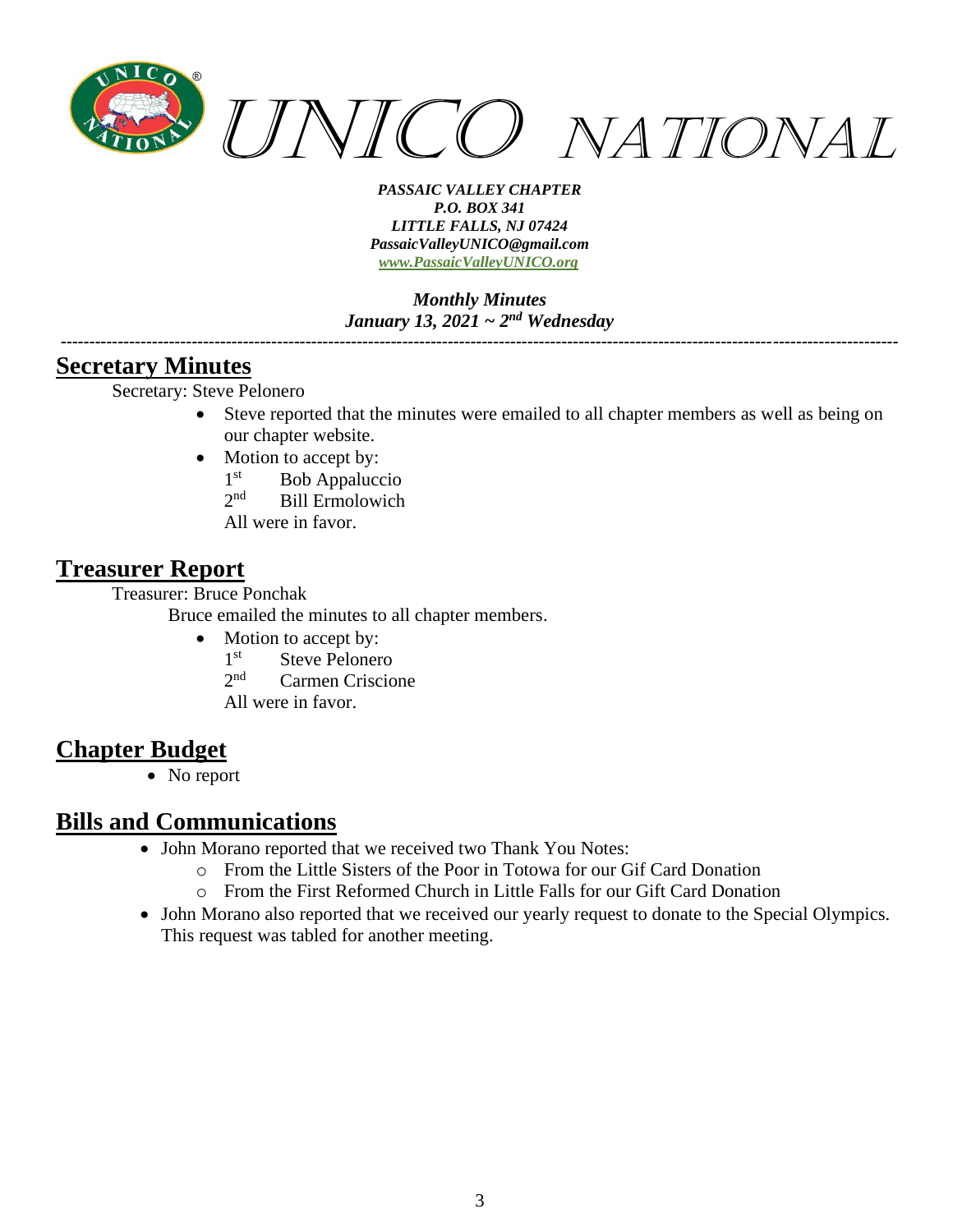

*Monthly Minutes January 13, 2021 ~ 2nd Wednesday*

*---------------------------------------------------------------------------------------------------------------------------------------------------*

## **Fundraising Committees**

- **Holiday Cheer: Bob Appaluccio**
	- Bob reported that we gave during the Christmas Holiday to five families. Four of the families were from the school that one of our members wives works at. The other family is from St. Agnes Church. Most of the families are single parents and/or out of work

### • **Food Pantry: Roni Corrado**

- Eileen Wood asked that if members wanted to again donate any amount to our Chapter Food Pantry Fund, as we have been doing recently in lieu of going out to and the cost of a dinner, that the donations should be sent directly to Roni (Veronica) Corrado. Eileen will be sending out an email with Roni's address, etc
- o Roni asked if there were any special requests for the next donations to be made to, that you can contact her. Sal Benvenuti suggested that it be left up to the chair and her committee as there might be too many suggestions, not that they would not all be good and worthy of one of them. Roni noted that next on her list was to be St. James Church in Totowa with a family who just had born two preemie babies. Also on the list are the Little Sisters of the Poor in Totowa, and the Veterans Home
- o Roni also reported that last month (December) we gave \$175 in gift cards to Little Falls first Reformed Church.

### • **Overseas Soldier Program: Roni Corrado**

No report

### • **Golf Outing: Joe Barone**

- Joe reported that first and foremost that his wife Elaine is making progress.
- Joe reported that as of now there is no commitment anywhere for a golf outing. He said that he has already purchase the give-away golf balls that go to the golfers at the registration/check in table.

### • **Community Service Day: Pat Liguori**

No report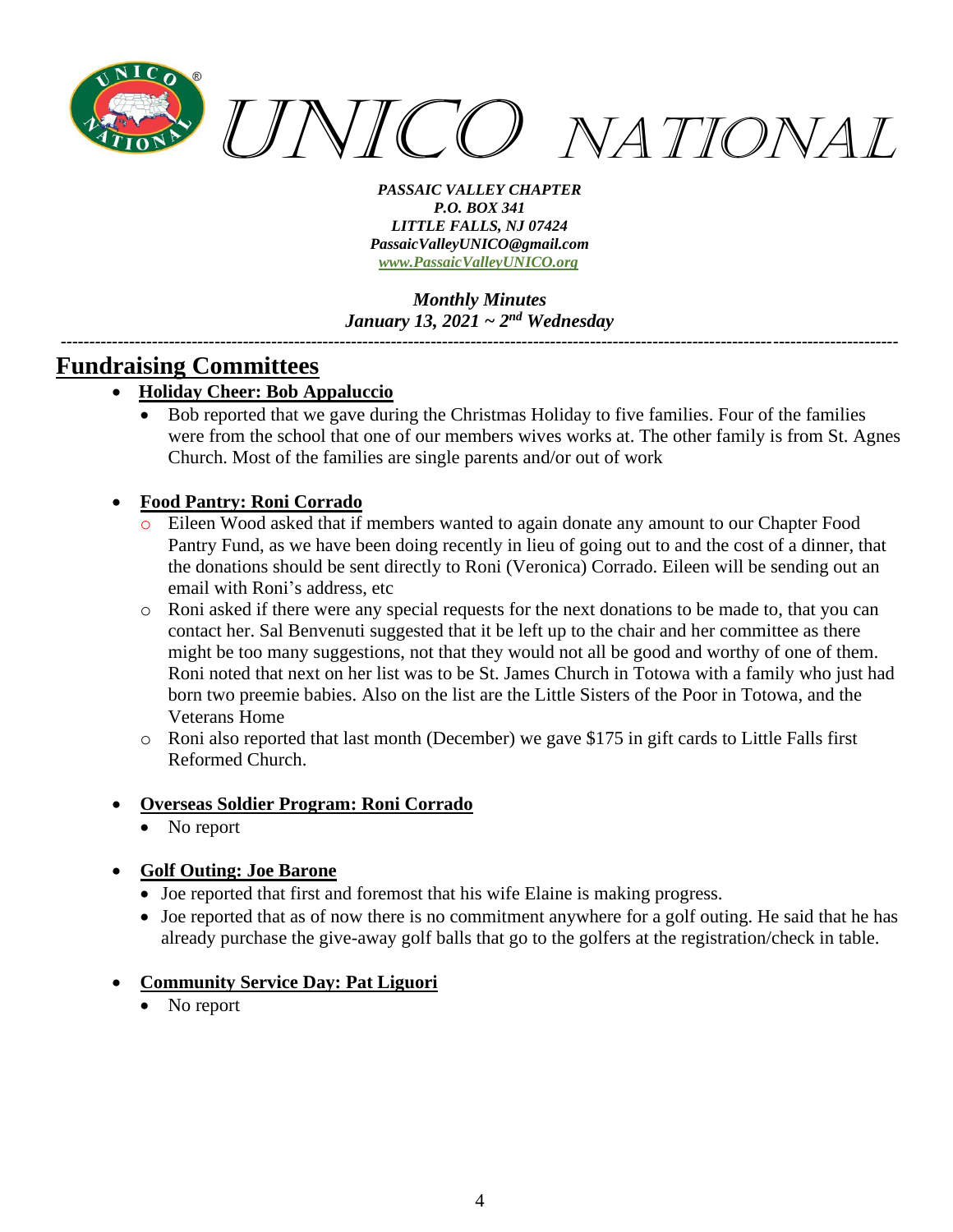

*Monthly Minutes January 13, 2021 ~ 2nd Wednesday*

*---------------------------------------------------------------------------------------------------------------------------------------------------*

## **Non-Fundraising Committees**

- **Scholarship: Carmen Gaita**
	- Carmen reported he had a recent committee meeting and that three of our chapter members have grandchildren who will be graduating high school in June. Carmen noted that chapter family members usually get precedence over others for a scholarship that we award, as long as they fill out, qualify, and file the necessary papers before the deadline.
	- It was discussed to lower the award to \$500, but the committee decided to keep it at \$1,000.
	- Carmen reported that personal donations were received, and he wanted to thank those who did so, in the amount of \$900 and that any member can still donate and have a scholarship jointly given in their names. On that note, Eileen Wood stated that she has not used any of her presidential discretionary fund that that she would be contacting Carmen for more information.
	- Carmen reported that College Study Abroad Grants are given to students who have traveled, or who have pre-booked travel flights over seas for a semester. This question came up in regard to student from Cedar Grove and who is attending M.S.U. in their Italian Studies Program, who received our grant for the semester but because of Covid has not had the opportunity to travel yet, but will as soon as they could.
	- Carmen reported that to raise funds for the scholarship program the committee was planning on running a cash raffle with 40% for the 1<sup>st</sup> prize, 2<sup>nd</sup> prize would be a wine give-a-way, 3<sup>rd</sup> prize possibly would be a wine refrigerator.
	- Chuck Russo asked if anyone has a form letter which requests donations from outside entities that would be used to help support our scholarship program. Joe Barone said that he would send to him the letter used for golf but that he of course would have to reword it.
- **Italian Heritage: Angelo Verrone**
	- No report
- **Italian Studies: Joe Agresti PNP**
	- No report
- **Good and Welfare: Sal Nocella**
	- Sal Nocella reported that a Fruit Basket was sent to the Agresti Family in memory of Joe's wife Arlene who had recently passed.
	- Chapter President Eileen reported that she talked to chapter member PNP Joe Agresti and that Joe asked her to thank everyone for the fruit basket and also to thank everyone for the prayers and to those that stopped in at the funeral home to pay their respects and for their support.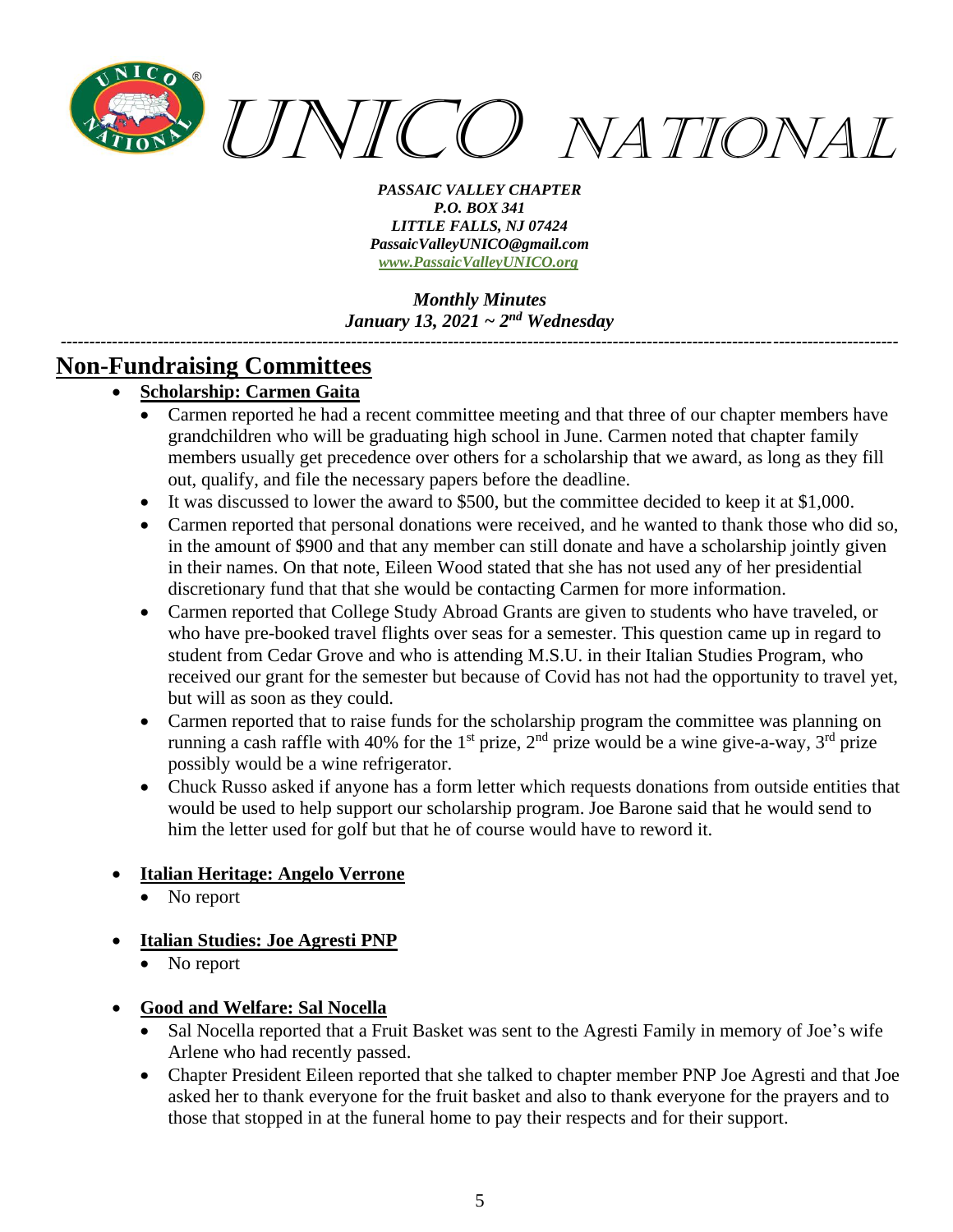

*Monthly Minutes January 13, 2021 ~ 2nd Wednesday*

*---------------------------------------------------------------------------------------------------------------------------------------------------*

- **Membership: John Barbieri**
	- John reported reported that we are at 48 members, down from 57. December  $31<sup>st</sup>$  was the cut-off date to pay chapter dues and when our final payment was also due to UNICO National.
	- John reported that the average age of our chapter is 72 years of age.
- **Newsletter & Website: Steve Pelonero**
	- Steve reported that all was up to date on both the website and newsletter.
	- Our website is at 86,200 visits which is up from December at 86,089 visits. A total of 111 visits.

## **District and National Events**

- **District News**
	- o No report

#### • **National News**

- o Sal Benvenuti reported that UNICO National, even also slow as our chapters are, is still active and possibly going to do their March Mid-Year Board Meeting Virtually
- o He mentioned that the 2021 convention, when chapter member Steve Pelonero will be installed as National president, that there was a meeting to discuss alternative locations in case the pandemic prevented members from traveling to Florida. More information on that will follow when it becomes available.
- o Sal reported that National is down about 300 members due to possibly because those members who resigned joined originally to be part of a social club. Sal constantly reminds members that we are a service organization where we help others with Scholarships and to keep our Italian heritage strong, which is our UNICO Mission Statement.
- o Sal reported that the office staff is down to one fill time person (Sue) and himself as National Executive Director. He reported that when the pandemic is over and chapters start meeting again and when office business picks up that another part time person possibly might be hired to replace Michele (our part time person) who recently passed away unexpectedly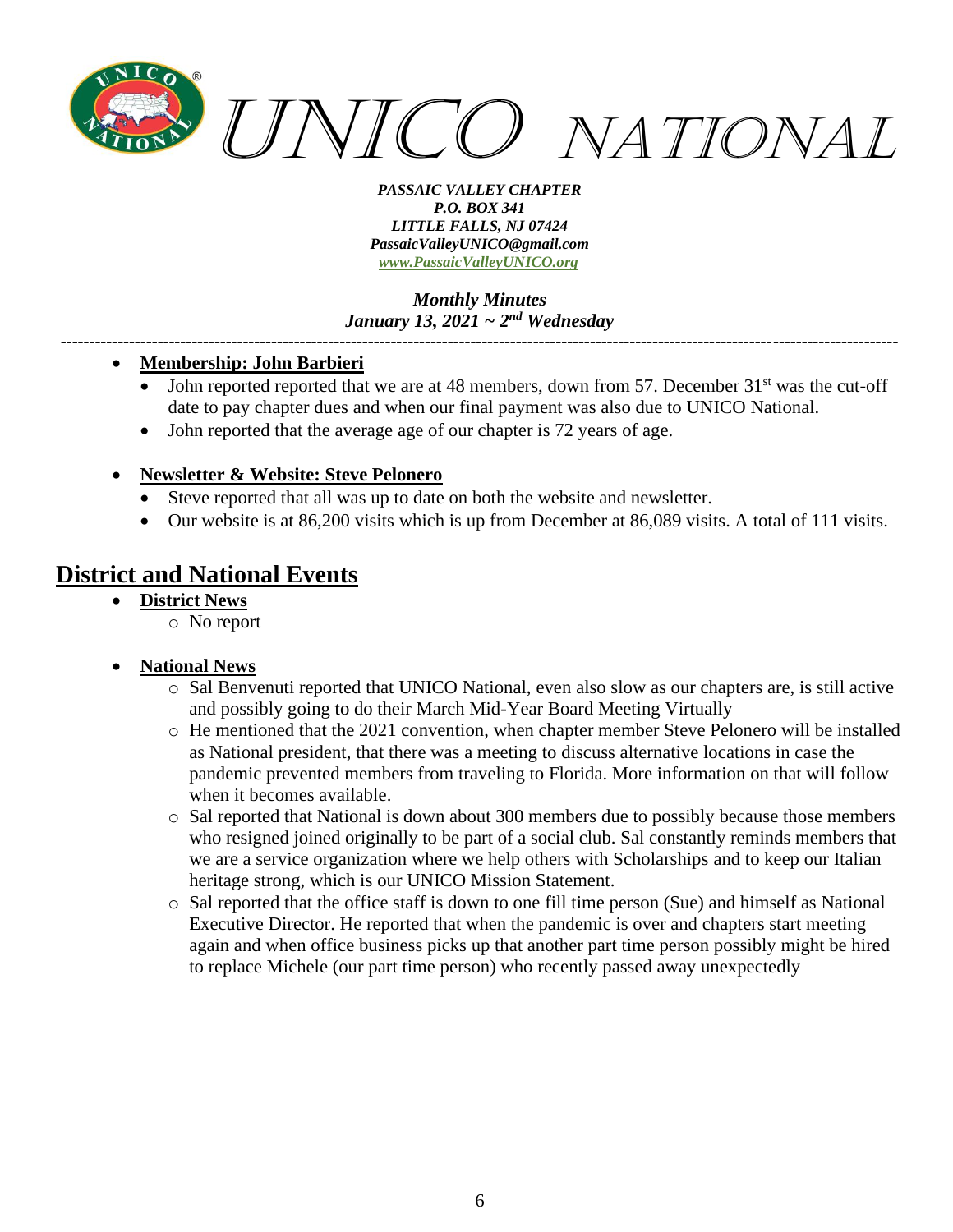

*Monthly Minutes January 13, 2021 ~ 2nd Wednesday*

*---------------------------------------------------------------------------------------------------------------------------------------------------*

## **Old Business**

• No old business

## **New Business**

- Carmen Criscione asked if chapters could merge to help raise funds. It was reported that some chapters and districts to work together, even in our own district with the Christmas Dinner for Special Needs, as well as Pequannock UNICO working often with Wayne UNICO.
- It was asked about the Roma Club. It was noted that they are a social organization who works well with Wayne UNICO. Wayne UNICO has many members who speak the Italian Language which is possibly why they get along so well.
- Chuck Russo noted that the Little Sisters of the Poor is looking for books for their residents to read. Appropriate books at that. Chuck said that he is willing to collect them and drop them off
- Roni Corrado also reported that they use a lot of Scotch Tape there, so that if some one wants to buy a few rolls we can also donate that to them as well.
- Pat Ligouri as if the February meeting can be an in person one. Sal Benvenuti noted that NJ still has gatherings at 10% capacity in a room.

# **Attendance at the January 13, 2021 Zoom meeting**

The photo below represents those who were online at the zoom meeting at the time that the photo was taken at 7:09 pm. More could have been online before or after it was taken … 25 are show but there were 27 total in attendance

# *Continued on next Page*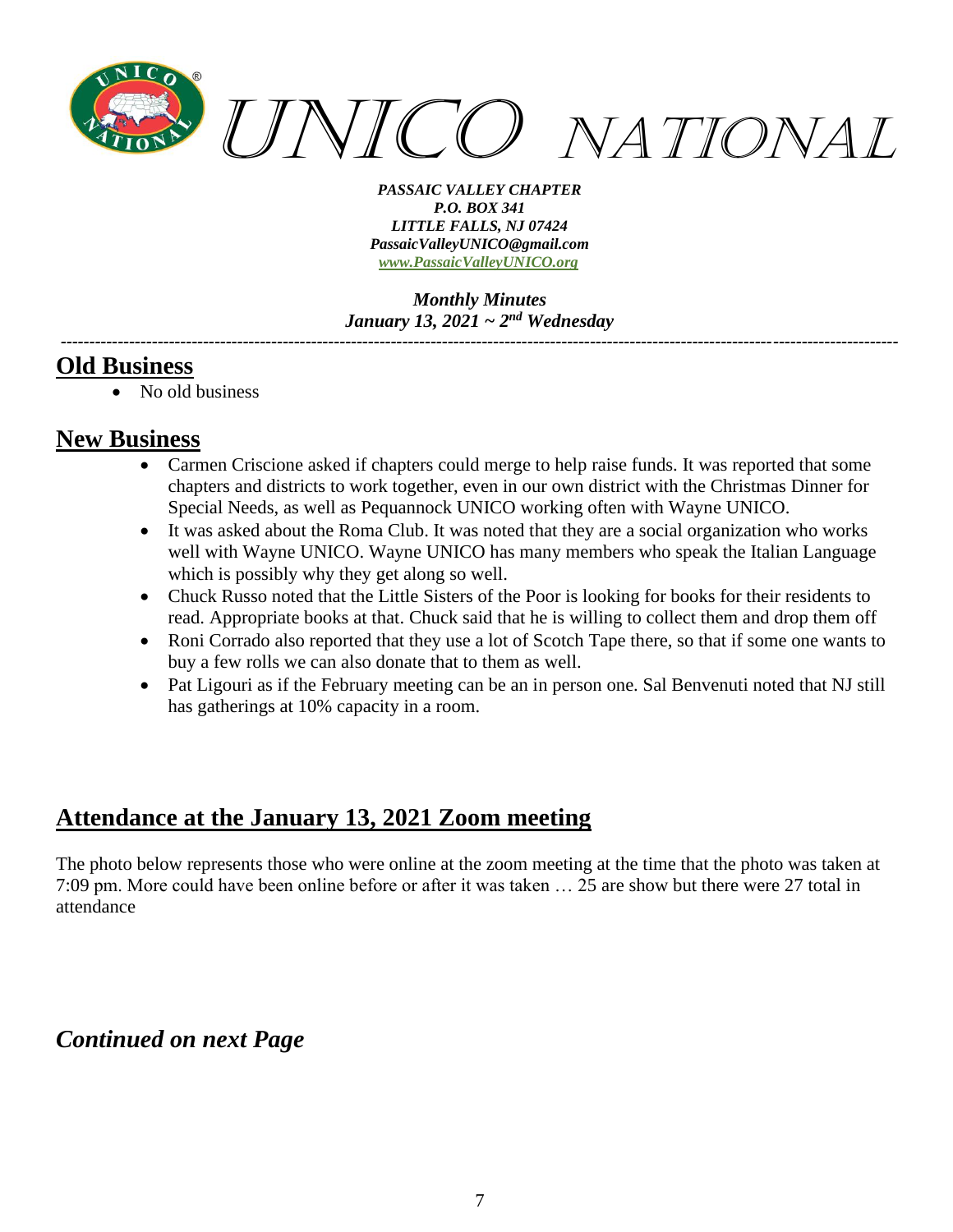

*Monthly Minutes January 13, 2021 ~ 2nd Wednesday*



| 1              | <b>Bob</b>      | Appaluccio       |
|----------------|-----------------|------------------|
| $\overline{2}$ | John            | <b>Barbieri</b>  |
| 3              | Joseph          | <b>Barone</b>    |
| 4              | Joseph          | <b>Benvenuti</b> |
| 5              | Salvatore       | <b>Benvenuti</b> |
| 6              | <b>Dominick</b> | <b>Bucci</b>     |
| 7              | Christina       | Castillo         |
| 8              | Jean            | Chomko           |
| 9              | Pat             | Corrado          |
| 10             | Roni            | Corrado          |
| 11             | Carmen          | Criscione        |
| 12             | William         | Ermolowich       |
| 13             | Carmen          | Gaita Jr         |